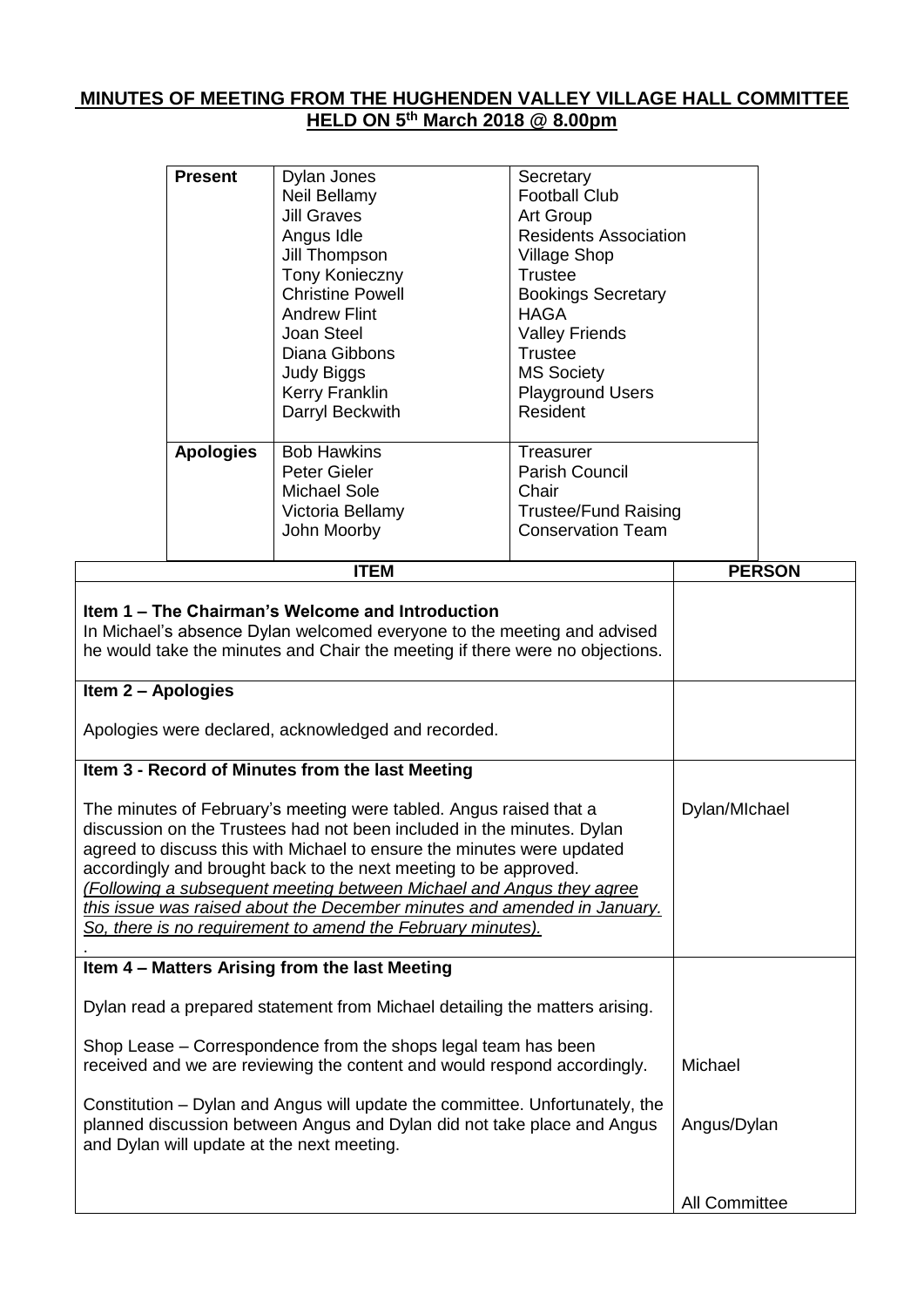| Replacement Secretary - The Committee were encouraged to put forward a<br>secretary to allow Dylan to stand down from the role. No volunteers put<br>themselves forward.<br>Item 5 – Chairman's Report<br>Dylan read a pre-prepared update from Michael;<br>Following the election of the Trustees, it was now confirmed that the<br>following are Trustees;<br>Victoria Bellamy, Diana Gibbons, Tony Konieczny, Derek Ransom, Michael<br>Sole, Roland Wales.<br>All unsuccessful candidates had been informed.<br>Michael also acknowledged his error in allowing Victoria to vote for a trustee<br>as a committee member when she wasn't one. Victoria's votes were<br>excluded from the counting.<br>Item 6 - Treasurers Report<br>Dylan/Bob<br>In Bobs absence Dylan circulated the financial reports. Tony raised a<br>question on a payment to T Kearney for £3320. Dylan believed this was the<br>final payment for the doors but would double check with Bob on his return.<br>Item 7 – Secretary's Report<br>Dylan/Angus<br>Dylan informed the Committee that he had yet to meet with Angus to<br>understand his queries on the Constitution but would do before the next<br>meeting.<br>Dylan<br>Dylan will be submitting the financial statement to the Charity Commission<br>before the next meeting.<br>Item 8 - Maintenance Report<br>Dylan read a pre-prepared statement by Michael on the maintenance:<br>Christine<br>Both Halls had a deep clean in January and since then we have had several<br>complaints of the hall not being left clean and tidy. Christine has been asked<br>to follow up on these complaints with the users.<br>The internal doors are now complete with an additional 4 doors being added.<br>As a result, permission is requested from the Committee to settle the invoice<br>for an additional £1820 bring the total cost to £7820. All present agreed.<br>Bev<br>Bev is investigating new lights for the Xmas tree.<br>Maintenance<br>Quotes are being requested for the stripping and resealing of both Hall<br>floors. Our usual contractor has increased his pricing significantly, so we are<br>testing the market.<br>Bev joined the Committee meeting to discuss the following; |  |  |  |
|-------------------------------------------------------------------------------------------------------------------------------------------------------------------------------------------------------------------------------------------------------------------------------------------------------------------------------------------------------------------------------------------------------------------------------------------------------------------------------------------------------------------------------------------------------------------------------------------------------------------------------------------------------------------------------------------------------------------------------------------------------------------------------------------------------------------------------------------------------------------------------------------------------------------------------------------------------------------------------------------------------------------------------------------------------------------------------------------------------------------------------------------------------------------------------------------------------------------------------------------------------------------------------------------------------------------------------------------------------------------------------------------------------------------------------------------------------------------------------------------------------------------------------------------------------------------------------------------------------------------------------------------------------------------------------------------------------------------------------------------------------------------------------------------------------------------------------------------------------------------------------------------------------------------------------------------------------------------------------------------------------------------------------------------------------------------------------------------------------------------------------------------------------------------------------------------------------------------------------------|--|--|--|
|                                                                                                                                                                                                                                                                                                                                                                                                                                                                                                                                                                                                                                                                                                                                                                                                                                                                                                                                                                                                                                                                                                                                                                                                                                                                                                                                                                                                                                                                                                                                                                                                                                                                                                                                                                                                                                                                                                                                                                                                                                                                                                                                                                                                                                     |  |  |  |
|                                                                                                                                                                                                                                                                                                                                                                                                                                                                                                                                                                                                                                                                                                                                                                                                                                                                                                                                                                                                                                                                                                                                                                                                                                                                                                                                                                                                                                                                                                                                                                                                                                                                                                                                                                                                                                                                                                                                                                                                                                                                                                                                                                                                                                     |  |  |  |
|                                                                                                                                                                                                                                                                                                                                                                                                                                                                                                                                                                                                                                                                                                                                                                                                                                                                                                                                                                                                                                                                                                                                                                                                                                                                                                                                                                                                                                                                                                                                                                                                                                                                                                                                                                                                                                                                                                                                                                                                                                                                                                                                                                                                                                     |  |  |  |
|                                                                                                                                                                                                                                                                                                                                                                                                                                                                                                                                                                                                                                                                                                                                                                                                                                                                                                                                                                                                                                                                                                                                                                                                                                                                                                                                                                                                                                                                                                                                                                                                                                                                                                                                                                                                                                                                                                                                                                                                                                                                                                                                                                                                                                     |  |  |  |
|                                                                                                                                                                                                                                                                                                                                                                                                                                                                                                                                                                                                                                                                                                                                                                                                                                                                                                                                                                                                                                                                                                                                                                                                                                                                                                                                                                                                                                                                                                                                                                                                                                                                                                                                                                                                                                                                                                                                                                                                                                                                                                                                                                                                                                     |  |  |  |
|                                                                                                                                                                                                                                                                                                                                                                                                                                                                                                                                                                                                                                                                                                                                                                                                                                                                                                                                                                                                                                                                                                                                                                                                                                                                                                                                                                                                                                                                                                                                                                                                                                                                                                                                                                                                                                                                                                                                                                                                                                                                                                                                                                                                                                     |  |  |  |
|                                                                                                                                                                                                                                                                                                                                                                                                                                                                                                                                                                                                                                                                                                                                                                                                                                                                                                                                                                                                                                                                                                                                                                                                                                                                                                                                                                                                                                                                                                                                                                                                                                                                                                                                                                                                                                                                                                                                                                                                                                                                                                                                                                                                                                     |  |  |  |
|                                                                                                                                                                                                                                                                                                                                                                                                                                                                                                                                                                                                                                                                                                                                                                                                                                                                                                                                                                                                                                                                                                                                                                                                                                                                                                                                                                                                                                                                                                                                                                                                                                                                                                                                                                                                                                                                                                                                                                                                                                                                                                                                                                                                                                     |  |  |  |
|                                                                                                                                                                                                                                                                                                                                                                                                                                                                                                                                                                                                                                                                                                                                                                                                                                                                                                                                                                                                                                                                                                                                                                                                                                                                                                                                                                                                                                                                                                                                                                                                                                                                                                                                                                                                                                                                                                                                                                                                                                                                                                                                                                                                                                     |  |  |  |
|                                                                                                                                                                                                                                                                                                                                                                                                                                                                                                                                                                                                                                                                                                                                                                                                                                                                                                                                                                                                                                                                                                                                                                                                                                                                                                                                                                                                                                                                                                                                                                                                                                                                                                                                                                                                                                                                                                                                                                                                                                                                                                                                                                                                                                     |  |  |  |
|                                                                                                                                                                                                                                                                                                                                                                                                                                                                                                                                                                                                                                                                                                                                                                                                                                                                                                                                                                                                                                                                                                                                                                                                                                                                                                                                                                                                                                                                                                                                                                                                                                                                                                                                                                                                                                                                                                                                                                                                                                                                                                                                                                                                                                     |  |  |  |
|                                                                                                                                                                                                                                                                                                                                                                                                                                                                                                                                                                                                                                                                                                                                                                                                                                                                                                                                                                                                                                                                                                                                                                                                                                                                                                                                                                                                                                                                                                                                                                                                                                                                                                                                                                                                                                                                                                                                                                                                                                                                                                                                                                                                                                     |  |  |  |
|                                                                                                                                                                                                                                                                                                                                                                                                                                                                                                                                                                                                                                                                                                                                                                                                                                                                                                                                                                                                                                                                                                                                                                                                                                                                                                                                                                                                                                                                                                                                                                                                                                                                                                                                                                                                                                                                                                                                                                                                                                                                                                                                                                                                                                     |  |  |  |
|                                                                                                                                                                                                                                                                                                                                                                                                                                                                                                                                                                                                                                                                                                                                                                                                                                                                                                                                                                                                                                                                                                                                                                                                                                                                                                                                                                                                                                                                                                                                                                                                                                                                                                                                                                                                                                                                                                                                                                                                                                                                                                                                                                                                                                     |  |  |  |
|                                                                                                                                                                                                                                                                                                                                                                                                                                                                                                                                                                                                                                                                                                                                                                                                                                                                                                                                                                                                                                                                                                                                                                                                                                                                                                                                                                                                                                                                                                                                                                                                                                                                                                                                                                                                                                                                                                                                                                                                                                                                                                                                                                                                                                     |  |  |  |
|                                                                                                                                                                                                                                                                                                                                                                                                                                                                                                                                                                                                                                                                                                                                                                                                                                                                                                                                                                                                                                                                                                                                                                                                                                                                                                                                                                                                                                                                                                                                                                                                                                                                                                                                                                                                                                                                                                                                                                                                                                                                                                                                                                                                                                     |  |  |  |
|                                                                                                                                                                                                                                                                                                                                                                                                                                                                                                                                                                                                                                                                                                                                                                                                                                                                                                                                                                                                                                                                                                                                                                                                                                                                                                                                                                                                                                                                                                                                                                                                                                                                                                                                                                                                                                                                                                                                                                                                                                                                                                                                                                                                                                     |  |  |  |
|                                                                                                                                                                                                                                                                                                                                                                                                                                                                                                                                                                                                                                                                                                                                                                                                                                                                                                                                                                                                                                                                                                                                                                                                                                                                                                                                                                                                                                                                                                                                                                                                                                                                                                                                                                                                                                                                                                                                                                                                                                                                                                                                                                                                                                     |  |  |  |
|                                                                                                                                                                                                                                                                                                                                                                                                                                                                                                                                                                                                                                                                                                                                                                                                                                                                                                                                                                                                                                                                                                                                                                                                                                                                                                                                                                                                                                                                                                                                                                                                                                                                                                                                                                                                                                                                                                                                                                                                                                                                                                                                                                                                                                     |  |  |  |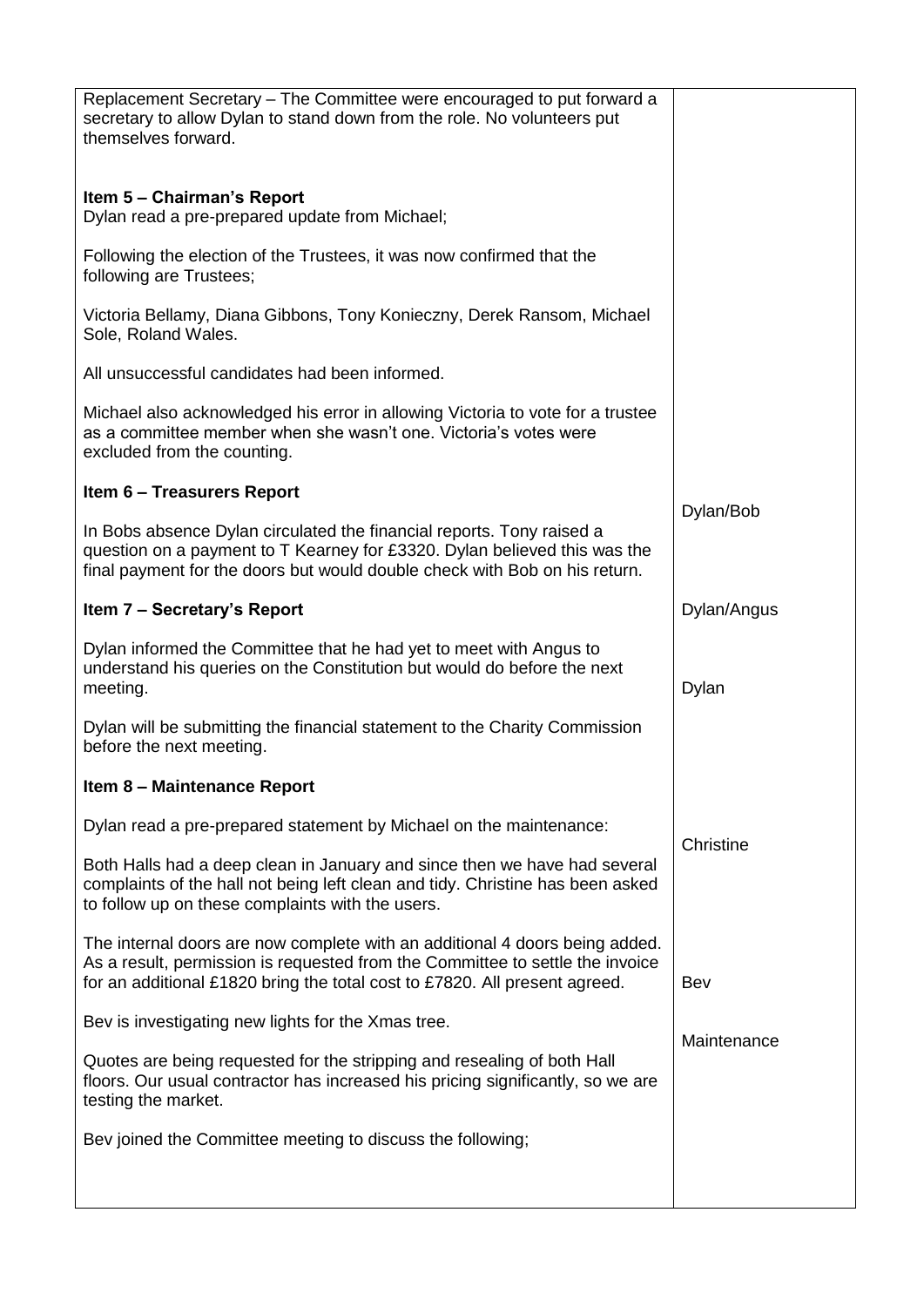| Acoustic wall panels - Bev explained the plan to introduce acoustic wall<br>panels to enhance the look and audio quality within the large hall. Pictures<br>were circulated of a proposed layout and design.                                                                                                                                                                                                                 | Maintenance          |  |
|------------------------------------------------------------------------------------------------------------------------------------------------------------------------------------------------------------------------------------------------------------------------------------------------------------------------------------------------------------------------------------------------------------------------------|----------------------|--|
| All present agreed that the project should progress to the next stage and that<br>the design would be brought back to the committee to agree on.<br>Jill asked if the small hall would be included. Dylan advised that at this stage<br>no, but it would be a future aspiration if funds allow.                                                                                                                              |                      |  |
| Bev informed the committee that he was replacing the small square tables<br>which were very old. The new tables would match the new doors.                                                                                                                                                                                                                                                                                   |                      |  |
| Bev also canvased opinion on new toilets seats. All agreed the seats should<br>be changed as described and that lids should be included. Several<br>committee members suggested other changes to the toilets such as hooks in<br>the ladies toilets for handbags, a change to the men's urinal and repairs to<br>the cubicles including locks.                                                                               | Maintenance          |  |
| Item 9 - Booking Secretary's Report                                                                                                                                                                                                                                                                                                                                                                                          |                      |  |
| Christine informed the Committee of a complaint about the use of fireworks<br>by a hirer. All present believed the fireworks lasted no more than 5 minutes<br>and were earlier enough not to be considered a nuisance.                                                                                                                                                                                                       | <b>Sub Committee</b> |  |
| Banning firework was discussed but it was agreed that enforcing a ban<br>would be impossible. In addition, some hirers use the Hall for family festivals<br>that traditionally incorporate fireworks and we did not want to exclude these<br>families. Therefore, it was agreed that the use of fireworks would be added<br>to the terms and Conditions of hire requesting that prior warning is given to<br>the neighbours. | <b>Dylan</b>         |  |
| Kerry gave a brief update on the progress of the Playground subcommittee.<br>It was agreed to add Playground update to future agendas.                                                                                                                                                                                                                                                                                       |                      |  |
| Item 10 Village Shop Update                                                                                                                                                                                                                                                                                                                                                                                                  |                      |  |
| Jill gave a quick update on how well the shop was used during the snowy<br>conditions and how it continued to be the village meeting place.                                                                                                                                                                                                                                                                                  |                      |  |
| <b>Item 11 Football Club</b>                                                                                                                                                                                                                                                                                                                                                                                                 |                      |  |
| Neil gave an update on the donations and achievements of the football club.<br>£7500 had been donated to the local community in one way or another in<br>recent months.                                                                                                                                                                                                                                                      |                      |  |
| Neil also advised the Committee that he was in discussion with the Parish<br>Council over the repair of the gate to the far football pitch.                                                                                                                                                                                                                                                                                  |                      |  |
| Item 12 - Fund Raising                                                                                                                                                                                                                                                                                                                                                                                                       |                      |  |
| In Vicky's absence there was no fundraising update.                                                                                                                                                                                                                                                                                                                                                                          |                      |  |
| Item 13 Any Other Business (AOB)                                                                                                                                                                                                                                                                                                                                                                                             | Maintenance          |  |
| The following items were discussed as AOB:                                                                                                                                                                                                                                                                                                                                                                                   |                      |  |